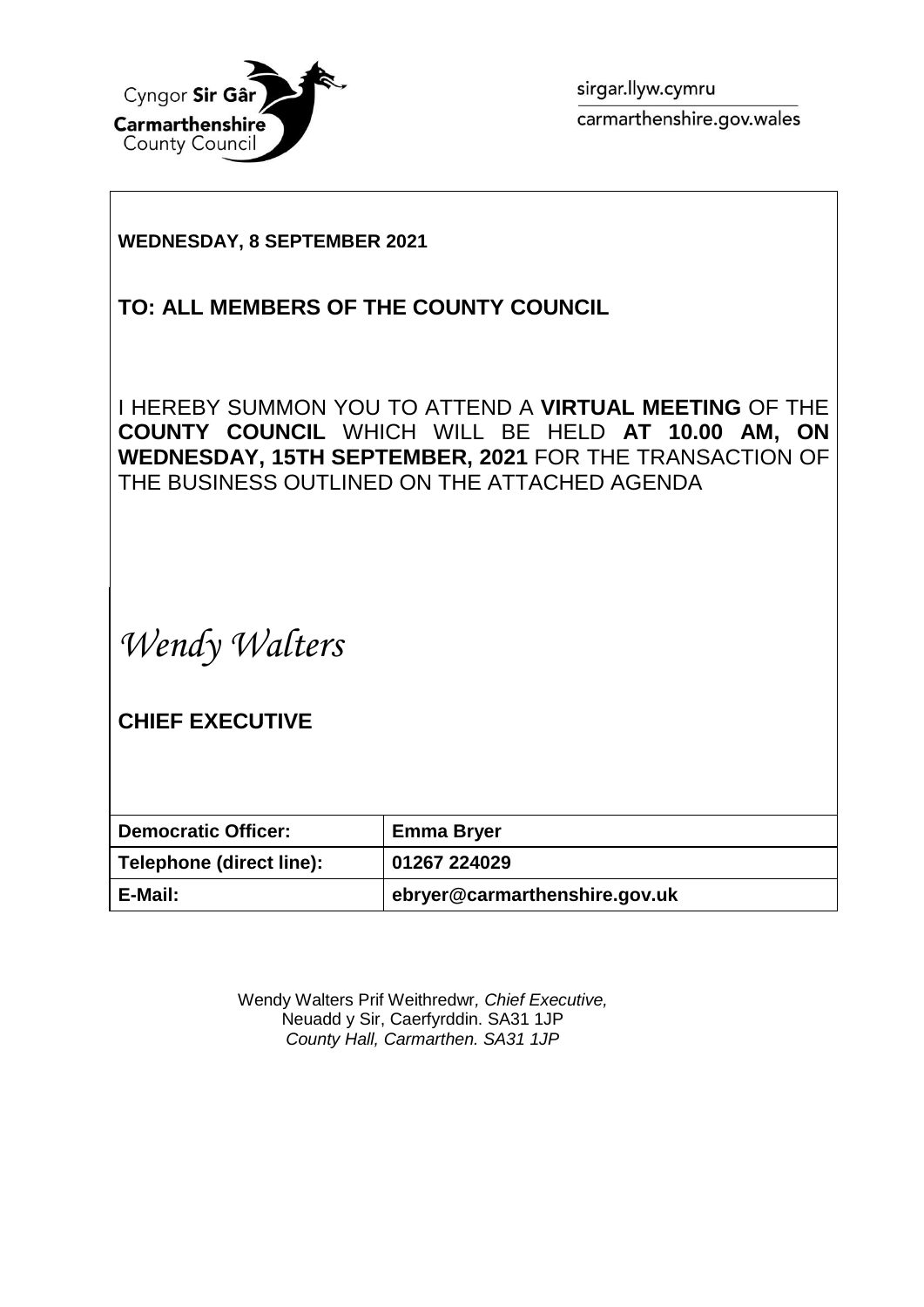# **A G E N D A**

- **1. APOLOGIES FOR ABSENCE**
- **2. DECLARATIONS OF PERSONAL INTERESTS.**
- **3. CHAIR'S ANNOUNCEMENTS.**
- **4. TO APPROVE AND SIGN AS A CORRECT RECORD THE MINUTES OF THE COUNCIL MEETING HELD ON THE 14TH JULY, 2021** 7 - 14
- **5. CWM ENVIRONMENTAL LTD - SHORT TERM FUNDING REQUIREMENT** 15 - 18
- **6. TO CONSIDER THE RECOMMENDATIONS OF THE CABINET IN RESPECT OF THE FOLLOWING ITEMS**
	- **6 .1 ANNUAL REPORT OF THE STATUTORY DIRECTOR OF SOCIAL SERVICES** 19 - 82
- **7. TO RECEIVE THE REPORT OF THE MEETING OF THE EXECUTIVE BOARD HELD ON THE 26TH JULY, 2021** 83 - 86
- **8. TO CONSIDER THE FOLLOWING NOTICES OF MOTION:-**

#### **8 .1 NOTICE OF MOTION SUBMITTED BY COUNCILLOR DERYK CUNDY**

We propose that Carmarthenshire Council agrees:

In order to prevent the serious backlog of both planning applications and planning enforcements accruing in the future and to make the Planning Service fit for purpose and to prevent the acknowledged risk to our Regeneration plans that we:

- 1. Strengthen our Scrutiny and Risk Management Processes, Procedures and Reporting by fully implementing the recommendations from the reports from the Welsh Audit Office "Review of Risk Management Arrangements – Carmarthenshire County Council – July 2019" and "Review of Planning Services – Carmarthenshire County Council – July 2021".
- 2. That the Internal report into the Planning Department, "'Strategic Review of the Planning Service' be made available for scrutiny by all Councillors and prior to the Audit Committee meeting of the 24<sup>th</sup> of September.
- 3. That a Plan to resolve the current backlog of the many hundreds of applications and even more hundreds of enforcements as well as making the Planning Department Service fit for purpose to allow us to meet our Regeneration targets in a timely manner, is presented to this Chamber at our next County Council meeting by the Interim Head of Planning.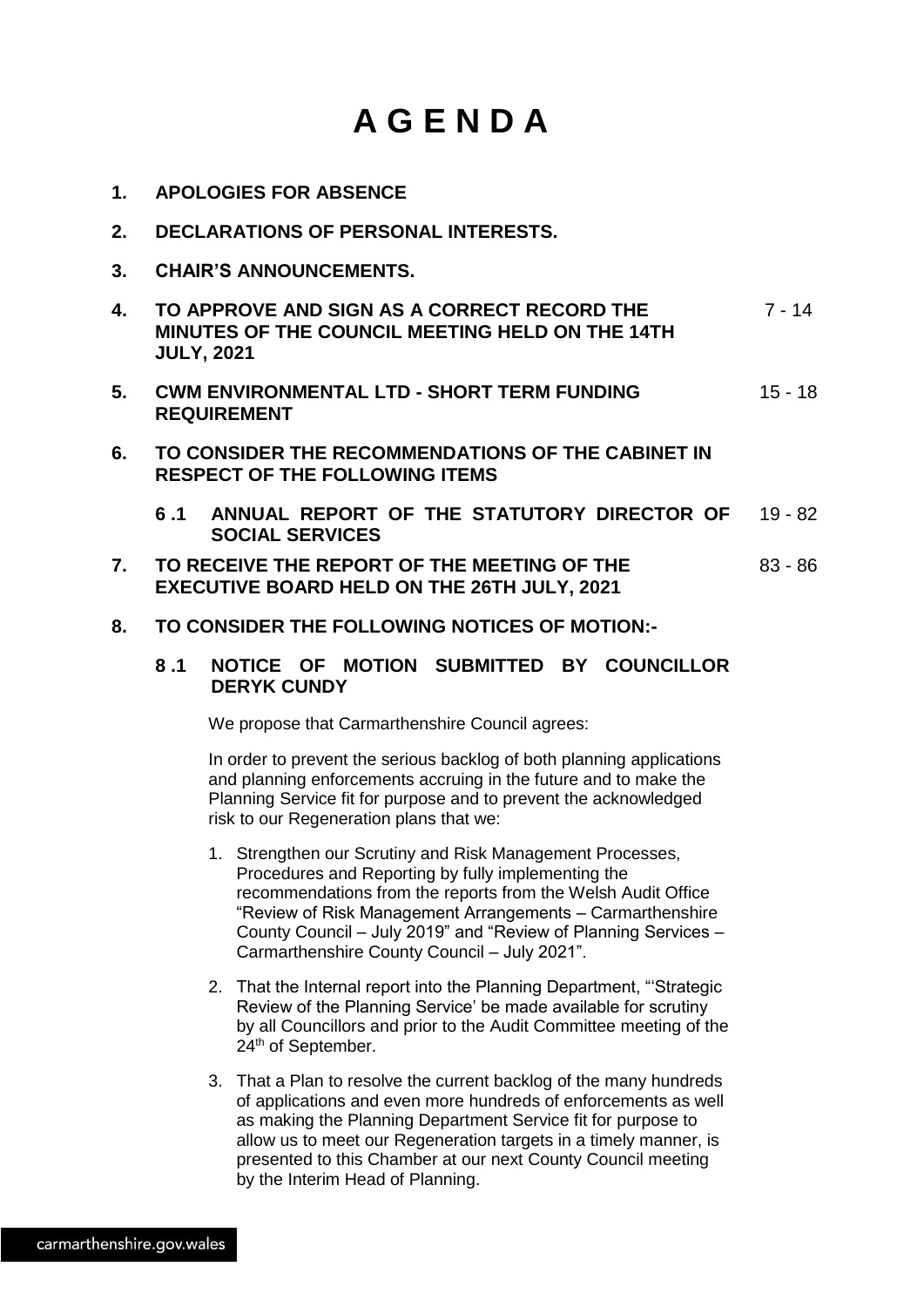- 4. That the practice of using private companies to clear the backlog of planning applications ceases and is brought in house.
- 5. That an adequate budget is set to provide for any change required to provide for an effective and sustainable service provision of the Planning Department.
- 6. Calls on the Chair of the Planning Committee to publish a monthly report indicating the current state of awaiting applications and enforcements.

#### **8 .2 NOTICE OF MOTION SUBMITTED BY COUNCILLOR GLYNOG DAVIES**

Council notes that the Delta variant of SARS-CoV-2 is infecting children and young people at an unprecedented rate, yet schools in Wales have reopened with no remedial mechanisms in place to protect pupils and staff.

As it's an airborne virus, ventilation and clean air is key in the battle against SARS-CoV-2, as recognised by the *Joint Union Guide to Improving Ventilation in Schools and Colleges* (Sept 2021) and the Welsh Government strategy to provide CO2 monitoring equipment. However, monitors are not a solution to poor ventilation; they just indicate that there is a problem and remedial action should be taken.

This council notes that the ozone technology proposed by the Welsh Government, for which £3.3m funding was allocated, has been put on hold following safety concern by medical experts. We also note HSE advice that the most suitable equipment for use in rooms with poor ventilation are:

- High Efficiency Particulate Air (HEPA) filters which are no less than 99.97% efficient at capturing human-generated viral particles associated with SARS-CoV-2 (*Centres for Disease Control and Prevention; Ventilation in Buildings; update 2 June 2021*.) and:
- Ultraviolet-based devices

**This council therefore calls on Welsh Government to urgently consider approving, tendering and funding UV-C and /or HEPA units, as recommended by the HSE and validated as being appropriate and safe for use by the WHO, The Lancet and other leading medical authorities and publications.**

#### **8 .3 NOTICE OF MOTION SUBMITTED BY COUNCILLOR TINA HIGGINS**

"Many residents in the county have noticed the advent of the "boy racer" who not only tears along the streets of Carmarthenshire, but also have loud or popping exhausts. The problem is a multi-agency matter, not just a matter of the police holding the key to solve the problem.

Since 2019, the Department for Transport have been trialling cameras in various parts of the UK. The cameras work much like a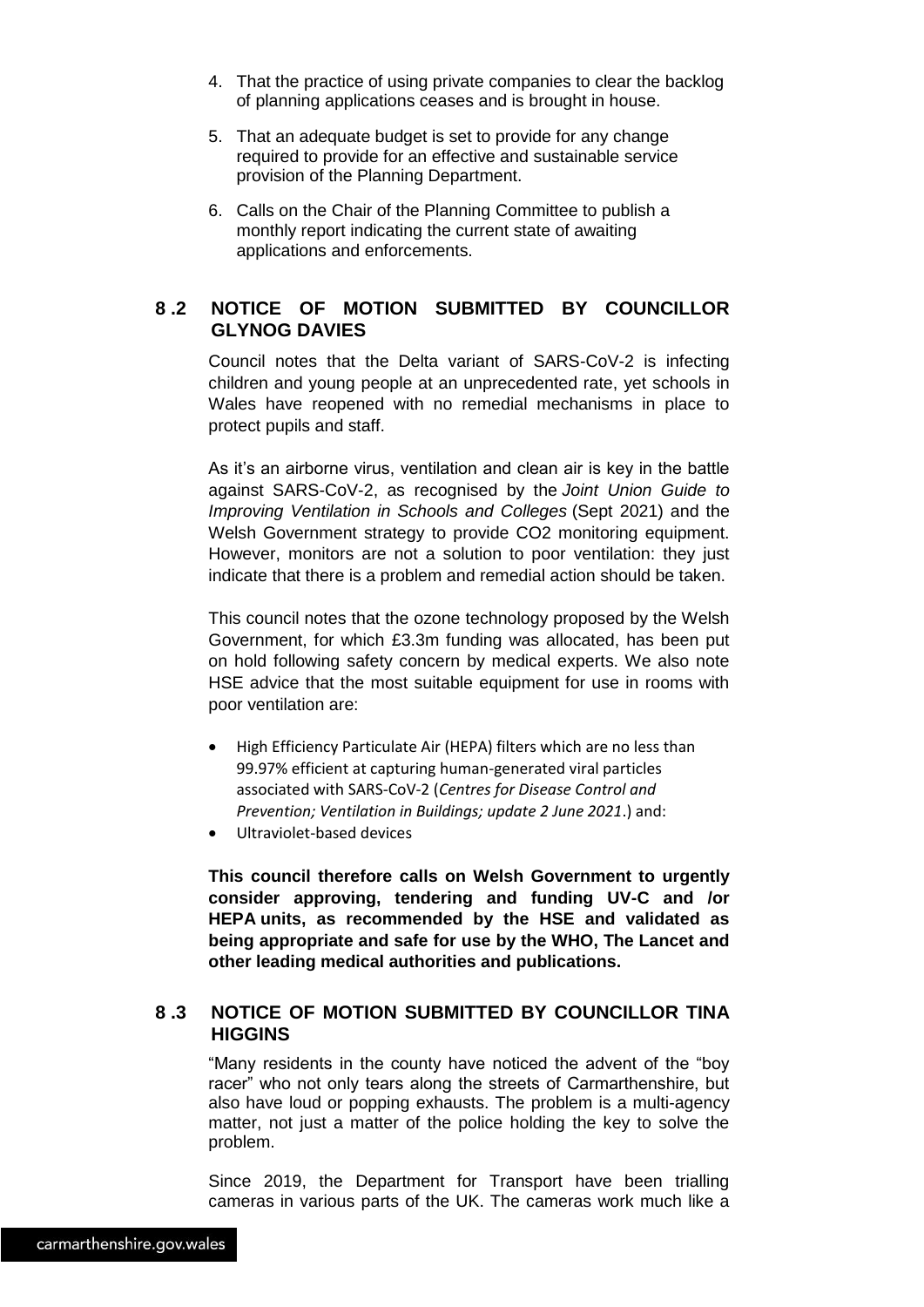normal speed camera but instead of calculating speed, they use a microphone to judge the amount of noise coming from a vehicle. Should a car be too loud, it will trigger the camera to take a photo and automated number plate recognition (ANPR) will clock the registration plate and ensure that a penalty is sent to the registered address of the offending owner.

We propose that Carmarthenshire County Council investigate the possibility of installing acoustic cameras in the problem areas of Carmarthenshire."

#### **9. PUBLIC QUESTIONS (NONE RECEIVED).**

#### **10. QUESTIONS BY MEMBERS:-**

#### **10 .1 QUESTION BY COUNCILLOR DAI THOMAS TO COUNCILLOR EMLYN DOLE, LEADER OF THE COUNCIL**

In August Wales Audit published a report on the County Council's Planning Department. Can the Leader outline the work of this administration in relation to the response to the contents of the report?

#### **11. TO APPROVE THE FOLLOWING CHANGES TO MEMBERSHIP OF COMMITTEES:-**

- **11 .1 THE INDEPENDENT GROUP HAS NOMINATED COUNCILLOR ARWEL DAVIES TO REPLACE COUNCILLOR ANTHONY DAVIES ON THE POLICY AND RESOURCE SCRUTINY COMMITTEE**
- **12. MINUTES FOR INFORMATION (AVAILABLE TO VIEW ON THE WEBSITE)**
	- **12 .1 PLANNING COMMITTEE - 24TH JUNE 2021**
	- **12 .2 PLANNING COMMITTEE - 29TH JULY, 2021**
	- **12 .3 PLANNING COMMITTEE -19TH AUGUST, 2021**
	- **12 .4 COMMUNITY AND REGENERATION SCRUTINY COMMITTEE - 1ST JULY, 2021**
	- **12 .5 COMMUNITY AND REGENERATION SCRUTINY COMMITTEE - 9TH AUGUST, 2021**
	- **12 .6 ENVIRONMENTAL AND PUBLIC PROTECTION SCRUTINY COMMITTEE - 2ND JULY, 2021**
	- **12 .7 SOCIAL CARE AND HEALTH SCRUTINY COMMITTEE - 7TH JULY, 2021**
	- **12 .8 EDUCATION AND CHILDREN SCRUTINY COMMITTEE - 8TH JULY, 2021**
	- **12 .9 STANDARDS COMMITTEE - 12TH JULY. 2021**
	- **12 .10 LICENSING COMMITTEE - 13TH JULY, 2021**
	- **12 .11 MEMBER APPOINTMENTS COMMITTEE - 14TH JULY 2021**
	- **12 .12 GOVERNANCE AND AUDIT - 16TH JULY, 2021**